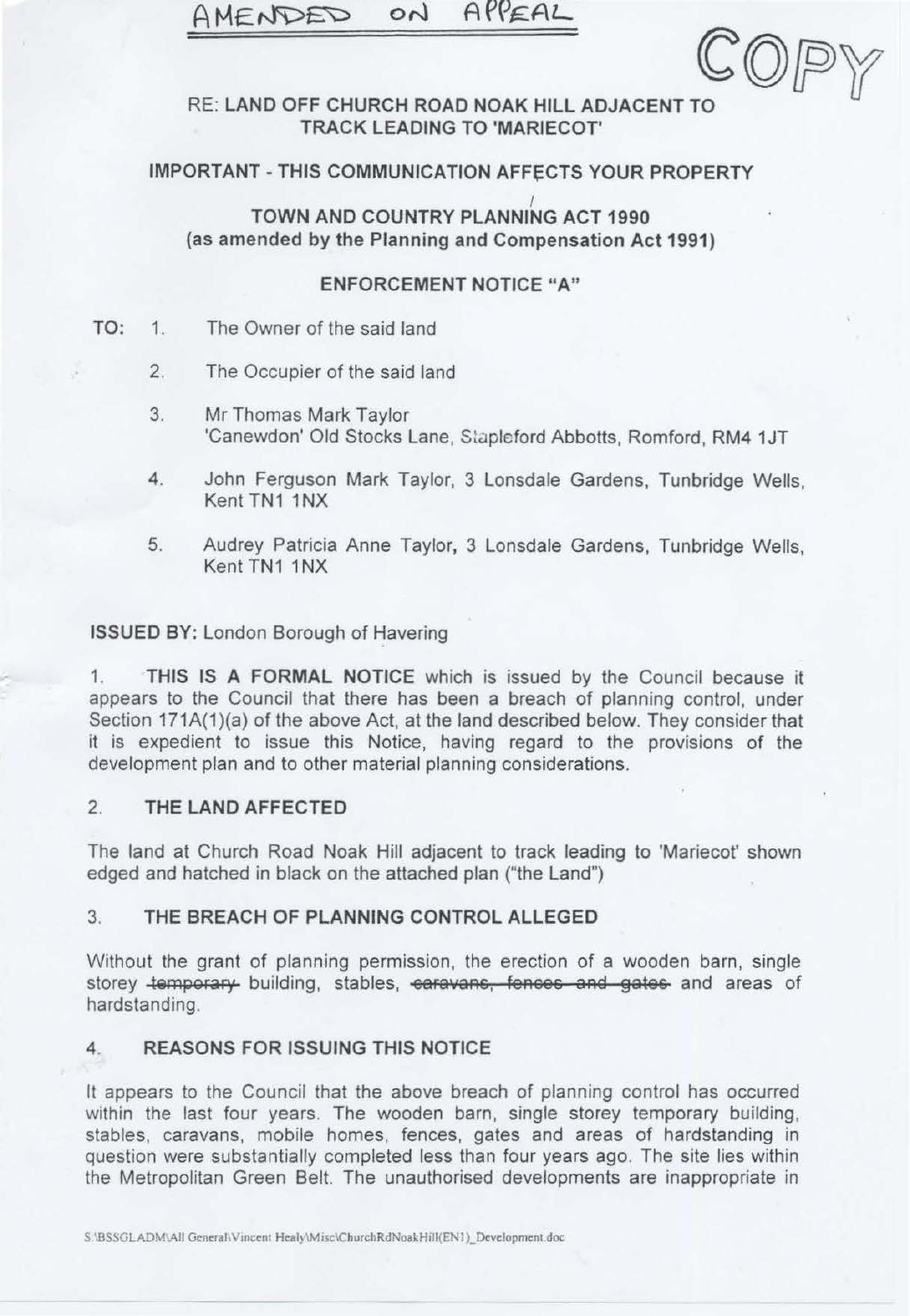| 1.220<br>Crown Fish<br>$\sim$ errors<br>194500N                                                                                        | Algonation                                                                                                                                                                                                                     |
|----------------------------------------------------------------------------------------------------------------------------------------|--------------------------------------------------------------------------------------------------------------------------------------------------------------------------------------------------------------------------------|
|                                                                                                                                        |                                                                                                                                                                                                                                |
| CHURCH ROAD<br>(c) Crown Copyright. All rights<br>reserved.<br>LB of Havering. UPRN 100023211656<br>Licence No 100024327               | Oran                                                                                                                                                                                                                           |
| $\widehat{t}$<br>Map Reference: TQ5394SE<br>Date: 25/05/2007                                                                           | Scale<br>Scale: 1:1250<br>50 <sub>m</sub><br>0 <sup>1</sup><br>10<br>20<br>30<br>40                                                                                                                                            |
|                                                                                                                                        | <b>Ned</b><br><b>OS</b> Ordnance<br>nlpg<br>NATIONAL<br>STREET<br>GAZETTEER<br>The National<br>Land & Proverty Gazetteer                                                                                                       |
| London Borough of Havering<br>Planning Department<br>Mercury House, Mercury Gardens<br>Romford, RM1 3SL<br>Tel: 01708 434343<br>ON DON | Reproduced from the Ordnance Survey mapping with the permission of the Controller of Her Majesty's Stationery Office (c) Crown copyright. Unauthorised reproduction infringes Crown Copyright and may lead to prosecution or c |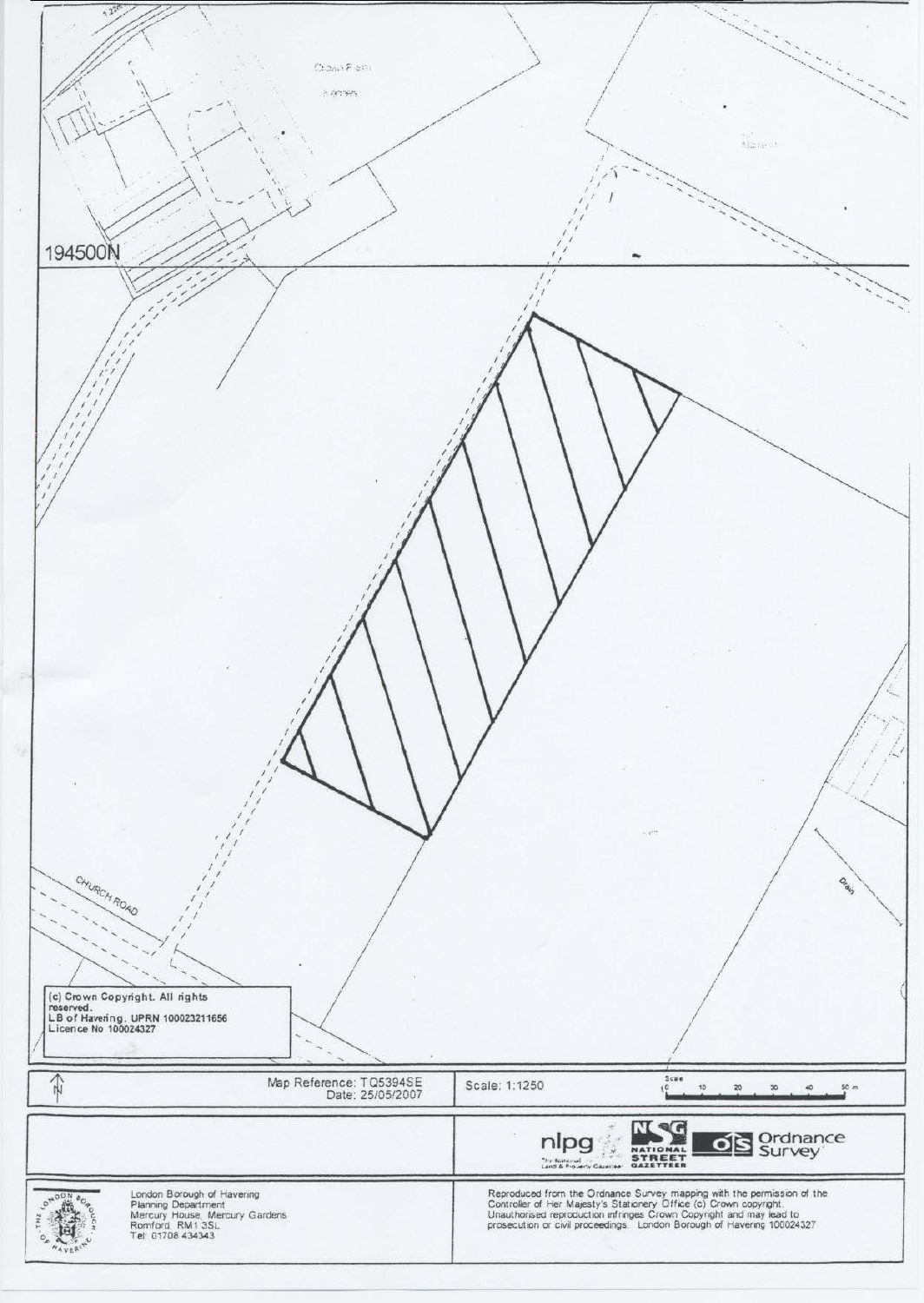principle in terms of Green Belt policy guidance in PPG2 and they are also harmful to the function, character appearance and openness of the Green Belt, and therefore contrary to development plan policies and harmful to the visual amenities of the area. The Council do not consider that planning permission should be given, because planning conditions could not overcome this harm.

In making its decision to issue this notice the Council considered that the unauthorised development is contrary to the following policies of the Havering Unitary Development Plan: policies ENV1 and GRB2 and PPG2 policy guidance.

## 5. **WHAT YOU ARE REQUIRED TO DO**

(i) Remove from the Land the wooden barn, single storey **temporary**  building, stables, **caravans, mobile homes, fences, gates** and all areas of hardstanding

**Time for compliance:** 3 months from the effective date of this notice.

(ii) Remove from the Land all building materials and rubble arising from compliance with the first requirement above, and restore the Land to its condition before the breach occurred

**Time for compliance:**  $\frac{1}{2}$  months from the effective date of this notice

## 6. **WHEN THIS NOTICE TAKES EFFECT**

This Notice takes effect on 21st August 2007, unless an appeal is made against it beforehand

Dated: 17<sup>th</sup> July 2007

Signed:

Happaresude

Authorised Officer

on behalf of London Borough of Havering Town Hall Main Road Romford RM1 3BD

### **YOUR RIGHT OF APPEAL**

You can appeal against this Enforcement Notice to the Secretary of State by the 21st August 2007. Further details are given in the attached explanatory note.

## **WHAT HAPPENS IF YOU DO NOT APPEAL**

S:\BSSGLADM\AII General\Vincent Healy\Misc\ChurchRdNoakHill(EN1)\_Development.doc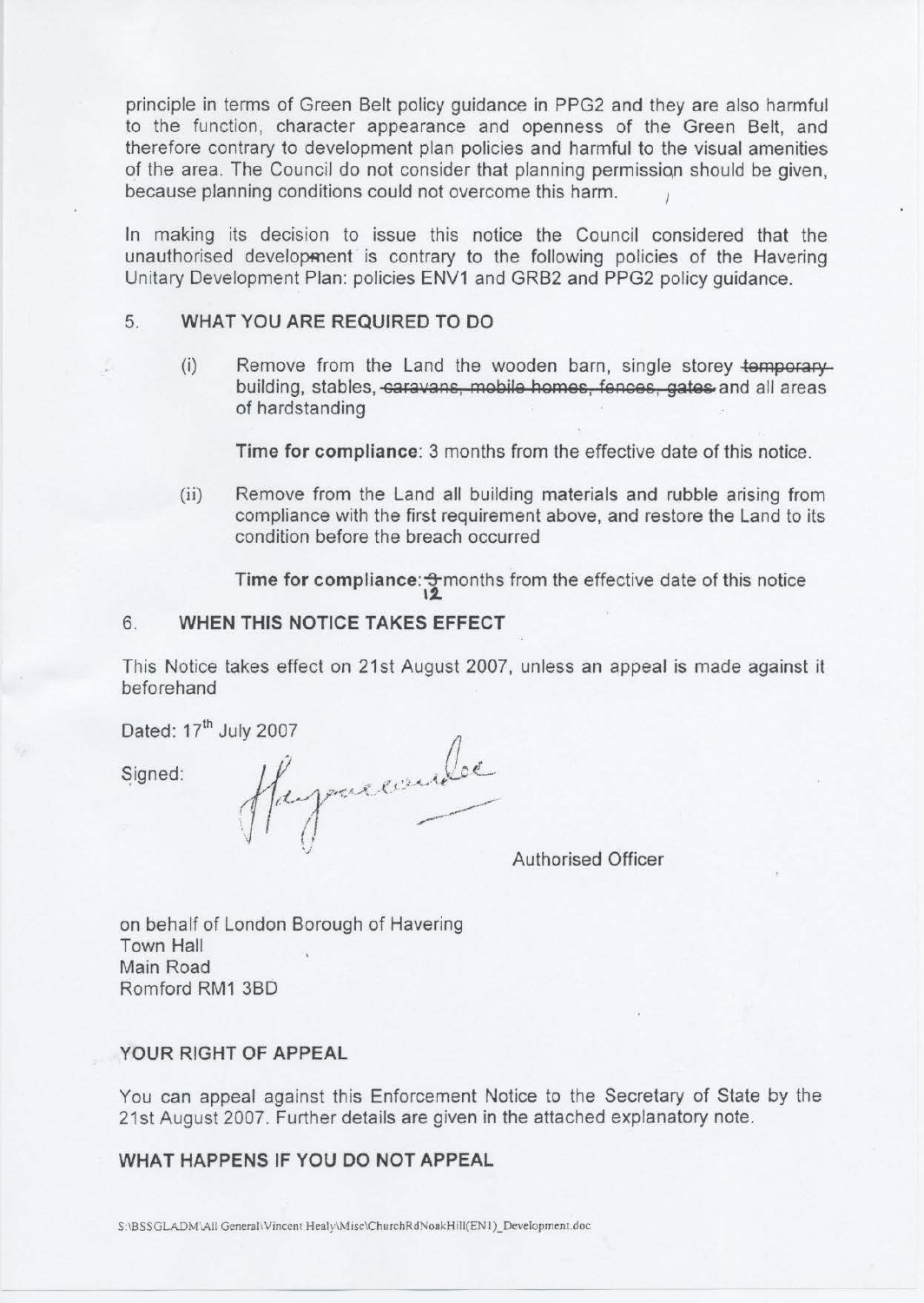If you do not appeal against this Enforcement Notice, it will take effect on 21st August 2007 and you must then ensure that the required steps for complying with it, for which you may be held responsible, are taken within the period specified in the Notice. The contract of the contract of the contract of the contract of the contract of the contract of the contract of the contract of the contract of the contract of the contract of the contract of the contract of the co

**FAILURE TO COMPLY WITH AN ENFORCEMENT NOTICE WHICH HAS TAKEN**  EFFECT CAN RESULT IN PROSECUTION AND/OR REMEDIAL ACTION BY THE **COUNCIL.** 

#### **EXPLANATORY NOTES**

#### **STATUTORY PROVISIONS**

A summary of Sections 171A, 1718 and 172 to 177 of the Town and Country Planning Act 1990 (as amended) is enclosed with this Notice.

### **YOUR RIGHT OF APPEAL**

You can appeal against this Notice, but any appeal must be in writing and received, or posted (with the postage paid and properly addressed) in time to be received in the ordinary course of the post, by the Secretary of State before 21st August 2007. The enclosed booklet "Enforcement Appeals - A guide to Procedure" sets out your rights. Read it carefully. If you appeal you should use the enclosed appeal forms. Two copies are for you to send to the Secretary of State if you decide to appeal. The other is for you to keep as a duplicate for your own records. You should also send the Secretary of State a copy of the Enforcement Notice.

#### **GROUNDS OF APPEAL**

The grounds of appeal are set out in Section 174 of the Town and Country Planning Act 1991 and are also set out on pages  $2 - 5$  of the enclosed appeal forms.

#### **PLANNING APPLICATION FEE**

Should you wish to appeal on ground (a) - that planning permission should be granted for the unauthorised development - then a fee of £135 is payable both to the Secretary of State and to the Council. If the fees are not paid then that ground of appeal will not be valid.

#### **STATEMENT ON GROUNDS OF APPEAL**

You must submit to the Secretary of State, either when giving notice of appeal or within 14 days from the date on which the Secretary of State sends him a notice so requiring him, a statement in writing specifying the grounds on which you are appealing against the enforcement notice and stating briefly the facts on which you propose to rely in support of each of those grounds.